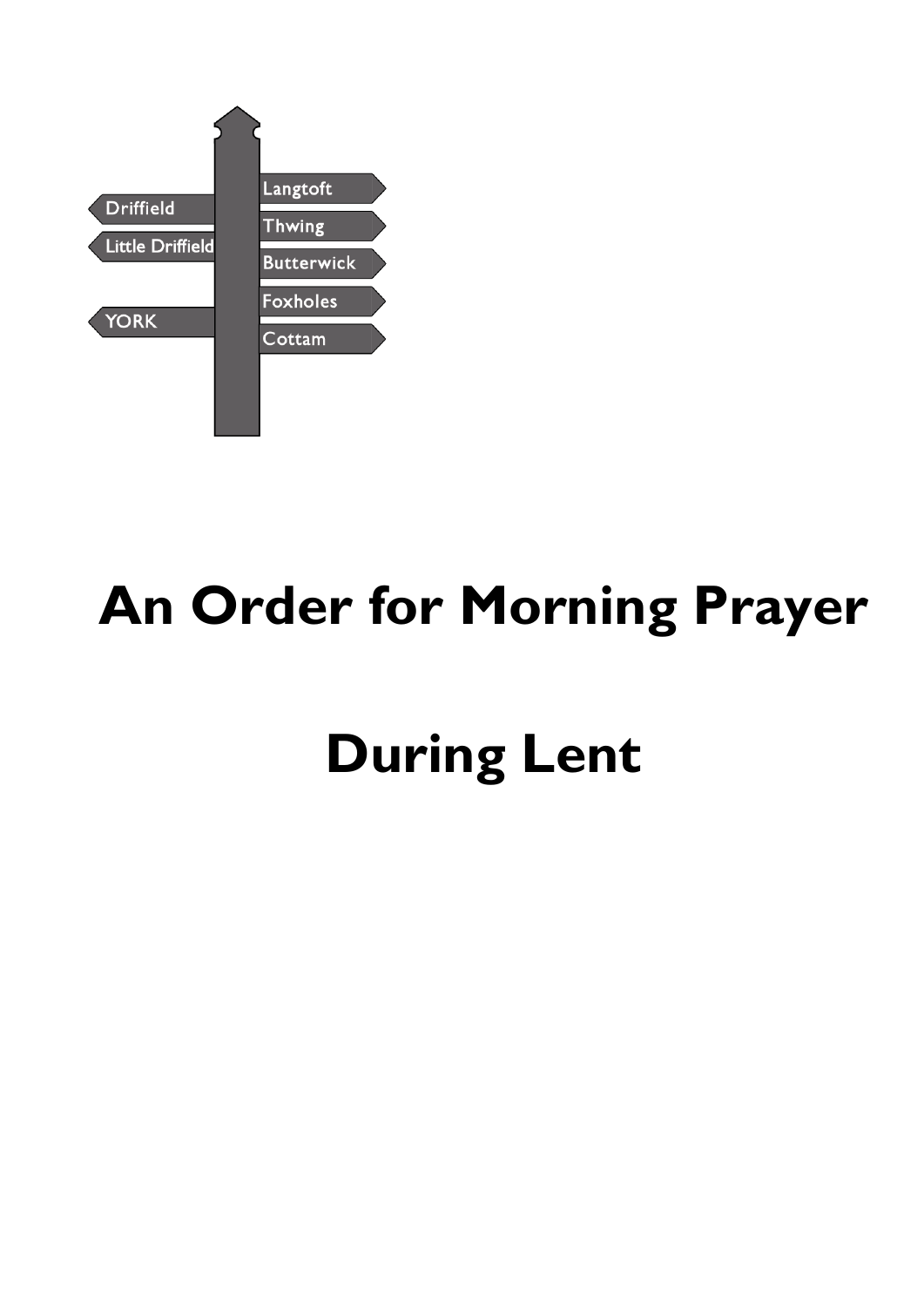# **Preparation**

O Lord, open our lips

# *All* **and our mouth shall proclaim your praise.**

Hear our voice, O Lord, according to your faithful love, *All* **according to your judgement give us life.**

> Blessed are you, God of compassion and mercy, to you be praise and glory for ever. In the darkness of our sin, your light breaks forth like the dawn and your healing springs up for deliverance. As we rejoice in the gift of your saving help, sustain us with your bountiful Spirit and open our lips to sing your praise. Blessed be God, Father, Son and Holy Spirit.

### *All* **Blessed be God for ever.**

- 1 Have mercy on me, O God, in your great goodness; according to the abundance of your compassion blot out my offences.
- 2 Wash me thoroughly from my wickedness and cleanse me from my sin.
- 3 For I acknowledge my faults and my sin is ever before me.
- 4 Against you only have I sinned and done what is evil in your sight,
- 5 So that you are justified in your sentence and righteous in your judgement.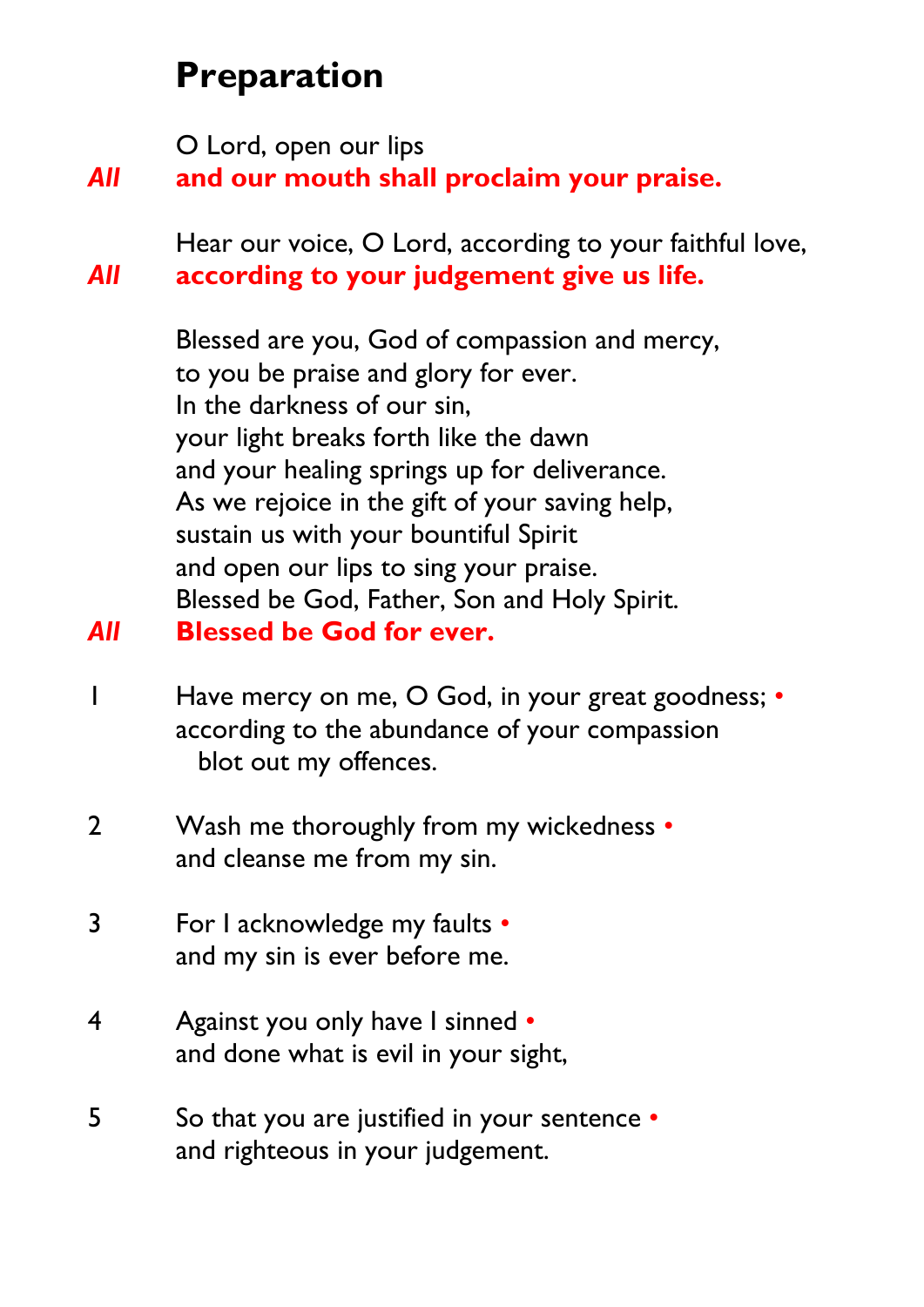| 6   | Cast me not away from your presence •<br>and take not your holy spirit from me.                                                          |
|-----|------------------------------------------------------------------------------------------------------------------------------------------|
| 7   | Give me again the joy of your salvation •<br>and sustain me with your gracious spirit;                                                   |
| 8   | Then shall I teach your ways to the wicked •<br>and sinners shall return to you.                                                         |
| 9   | Deliver me from my guilt, O God,<br>the God of my salvation, •<br>and my tongue shall sing of your righteousness.<br>Psalm 51.1-5, 12-15 |
| All | <b>Glory to the Father and to the Son</b><br>and to the Holy Spirit;                                                                     |

**as it was in the beginning is now and shall be for ever. Amen.**

# *This opening prayer may be said*

The night has passed, and the day lies open before us; let us pray with one heart and mind.

# *Silence is kept.*

As we rejoice in the gift of this new day, so may the light of your presence, O God, set our hearts on fire with love for you; now and for ever.

#### *All* **Amen.**

#### **The Word of God**

*Psalmody The appointed psalmody is said.*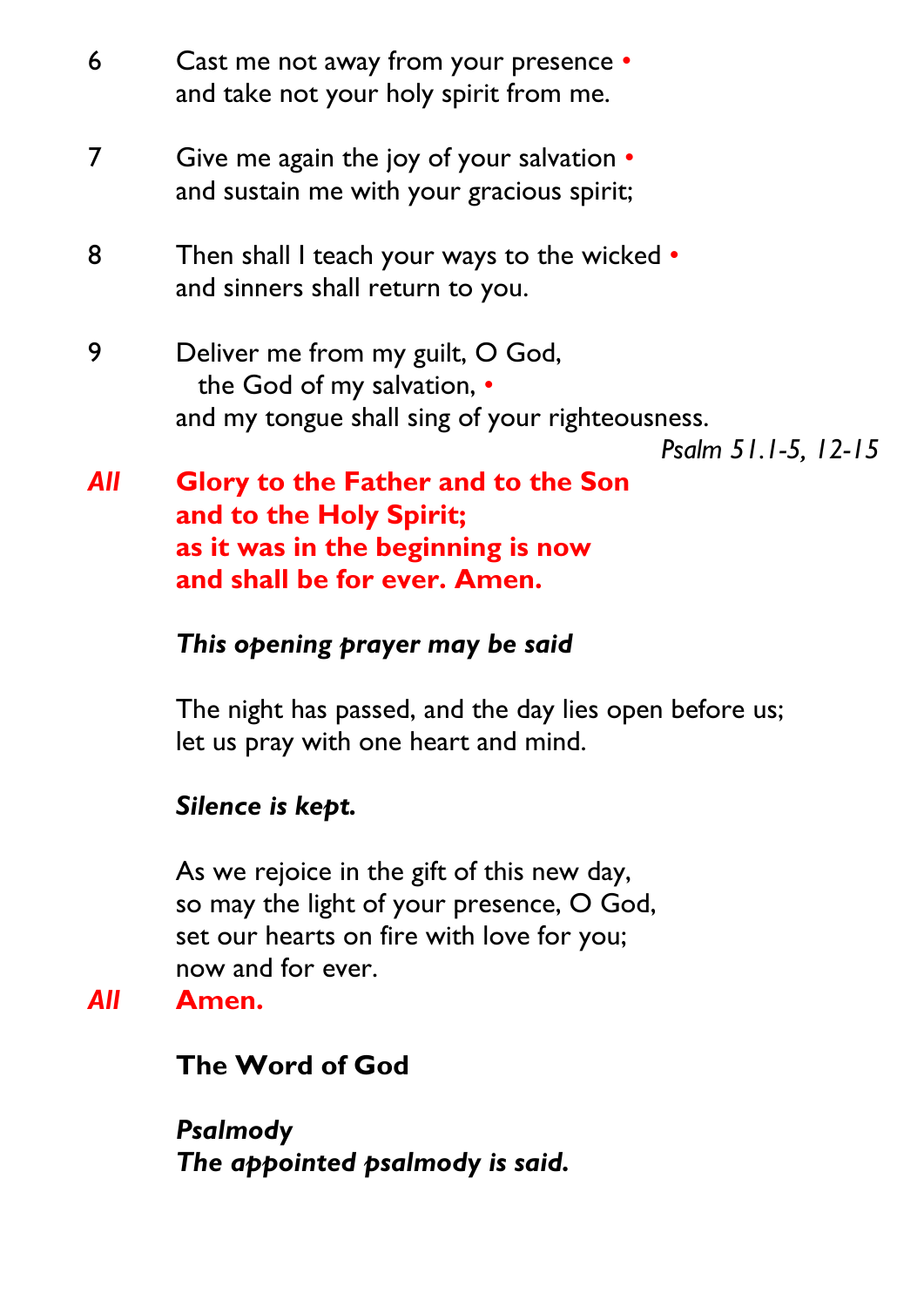*Each psalm or group of psalms may end with*

*All* **Glory to the Father and to the Son and to the Holy Spirit; as it was in the beginning is now and shall be for ever. Amen.**

> *If there are two Scripture readings, the first may be read here, or both may be read after the canticle.*

*Canticle*

# *All* **Full of compassion and mercy and love is God, the Most High, the Almighty.**

- 1 Lord almighty and God of our ancestors, you who made heaven and earth in all their glory:
- 2 All things tremble with awe at your presence, before your great and mighty power.
- 3 Immeasurable and unsearchable is your promised mercy, for you are God, Most High.
- 4 You are full of compassion, long-suffering and very merciful, and you relent at human suffering.
- 5 O God, according to your great goodness, you have promised forgiveness for repentance to those who have sinned against you.
- 6 The sins I have committed against you are more in number than the sands of the sea.
- 7 I am not worthy to look up to the height of heaven, because of the multitude of my iniquities.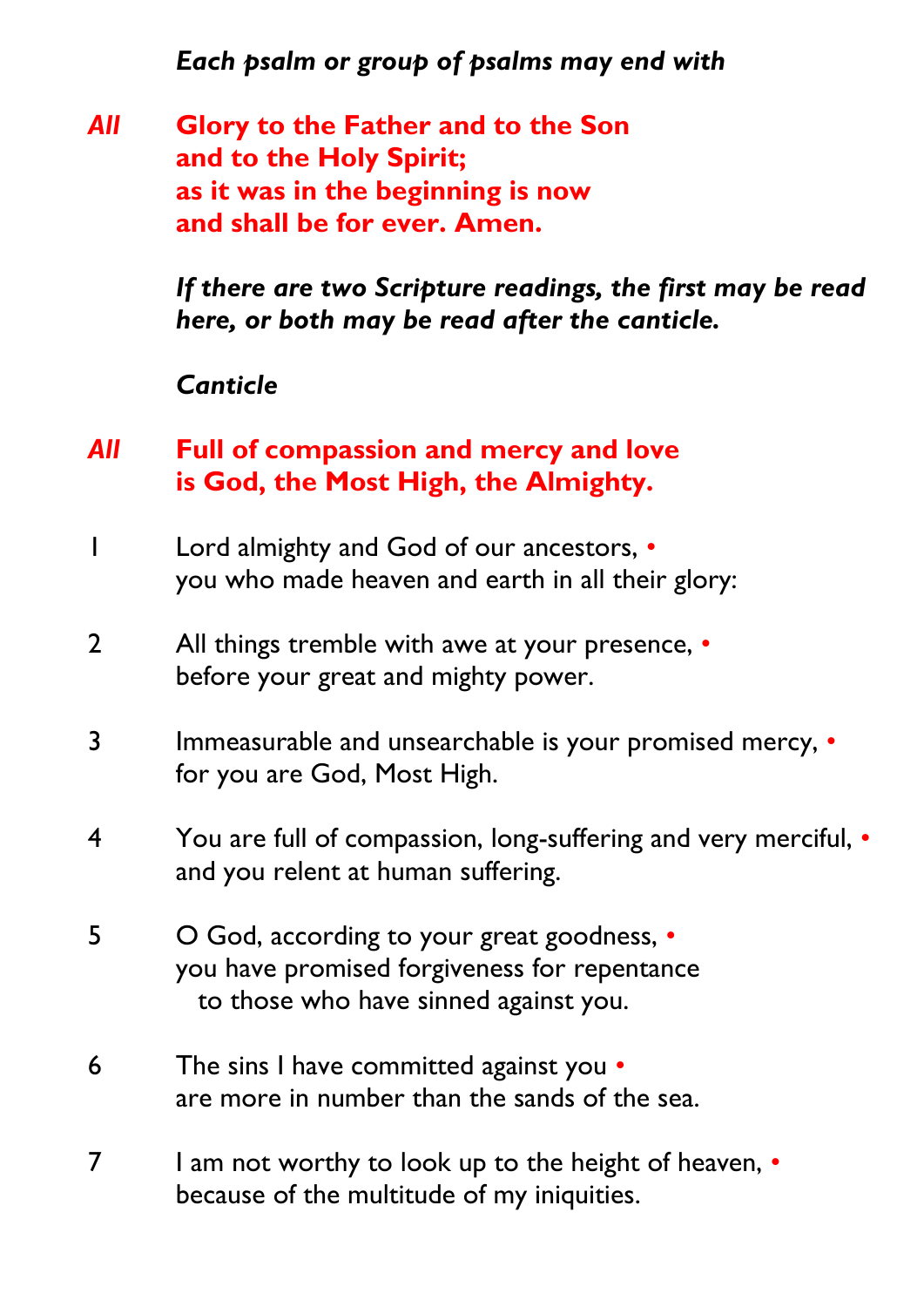| 8            | And now I bend the knee of my heart before you, •<br>imploring your kindness upon me.                                                           |  |
|--------------|-------------------------------------------------------------------------------------------------------------------------------------------------|--|
| 9            | I have sinned, O God, I have sinned, •<br>and I acknowledge my transgressions.                                                                  |  |
| $ 0\rangle$  | Unworthy as I am, you will save me, $\bullet$<br>according to your great mercy.                                                                 |  |
| $\mathbf{I}$ | For all the host of heaven sings your praise, •<br>and your glory is for ever and ever.<br>Manasseh 1a, 2, 4, 6, 7a, b, 9a, c, 11, 12, 14b, 15b |  |
| <b>All</b>   | <b>Glory to the Father and to the Son</b><br>and to the Holy Spirit;<br>as it was in the beginning is now<br>and shall be for ever. Amen.       |  |
| <b>All</b>   | <b>Full of compassion and mercy and love</b><br>is God, the Most High, the Almighty.                                                            |  |
|              | <b>Scripture Reading</b>                                                                                                                        |  |
|              | One or more readings appointed for the day are read.                                                                                            |  |
|              | The reading(s) may be followed by a time of silence.                                                                                            |  |
|              | A suitable song or chant, or a responsory in this or<br>another form, may follow                                                                |  |
|              | To you, O Lord, I lift up my soul;                                                                                                              |  |
| <b>All</b>   | O my God, in you I trust.<br>You are the God of my salvation,                                                                                   |  |
| All          | To you, O Lord, I lift up my soul.<br>In you I hope all the day long.                                                                           |  |
| All          | O my God, in you I trust.<br>Remember, Lord, your compassion and love,<br>for they are from everlasting.                                        |  |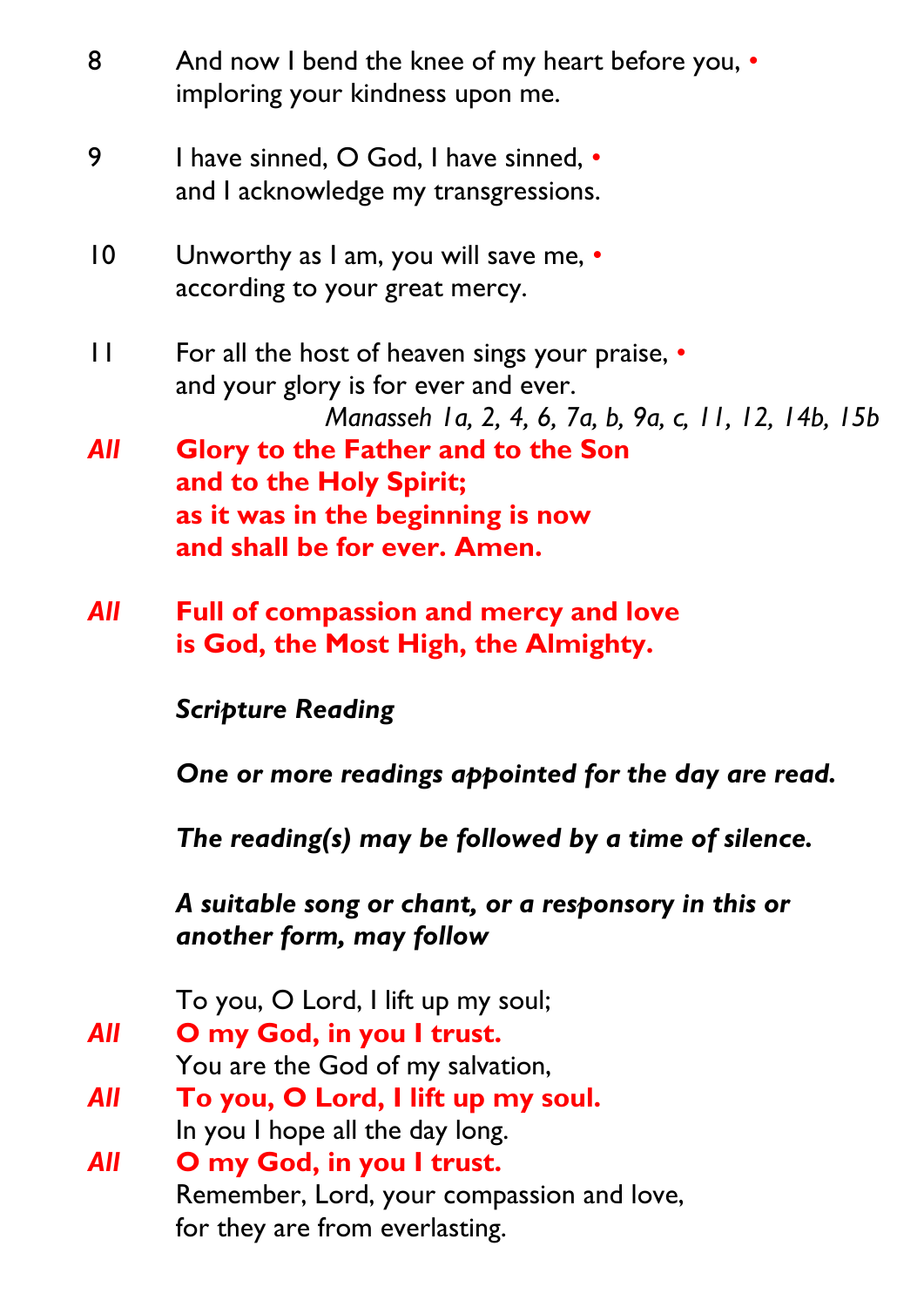| All            | To you, O Lord, I lift up my soul;<br>O my God, in you I trust.                                                               |               |  |
|----------------|-------------------------------------------------------------------------------------------------------------------------------|---------------|--|
|                | <b>Gospel Canticle</b>                                                                                                        | from Psalm 25 |  |
|                | <b>Refrain:</b>                                                                                                               |               |  |
| All            | <b>Blessed are those who hunger and thirst for</b><br>righteousness,<br>for they shall be satisfied.                          |               |  |
|                | Blessed be the Lord the God of Israel, •<br>who has come to his people and set them free.                                     |               |  |
| $\overline{2}$ | He has raised up for us a mighty Saviour, •<br>born of the house of his servant David.                                        |               |  |
| 3              | <b>Through his holy prophets God promised of old •</b><br>to save us from our enemies,<br>from the hands of all that hate us, |               |  |
| 4              | To show mercy to our ancestors, •<br>and to remember his holy covenant.                                                       |               |  |
| 5              | This was the oath God swore to our father Abraham: •<br>to set us free from the hands of our enemies,                         |               |  |
| 6              | Free to worship him without fear, •<br>holy and righteous in his sight<br>all the days of our life.                           |               |  |
| 7              | And you, child, shall be called the prophet of the Most High, •<br>for you will go before the Lord to prepare his way,        |               |  |
| 8              | To give his people knowledge of salvation •<br>by the forgiveness of all their sins.                                          |               |  |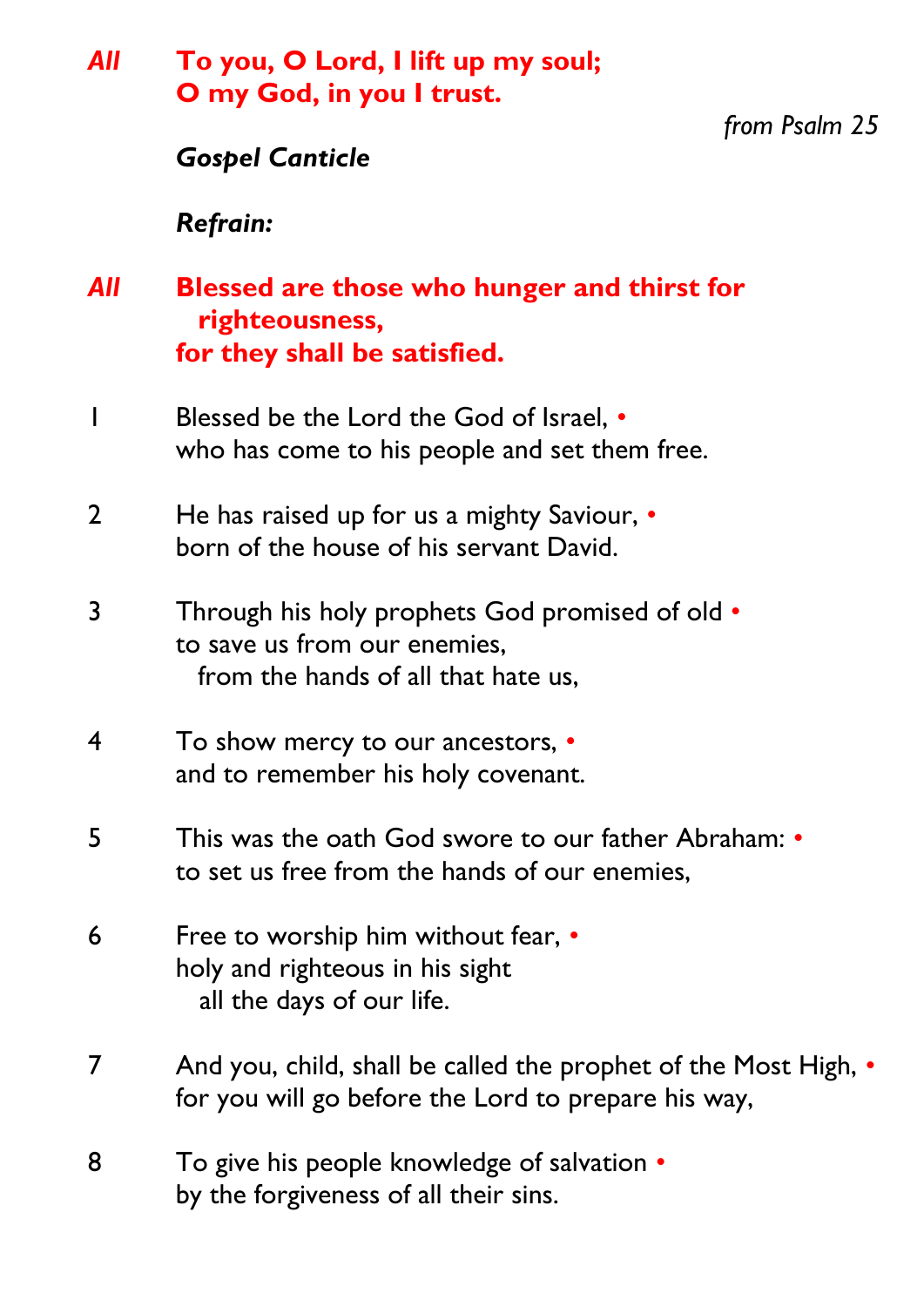- 9 In the tender compassion of our God *•* the dawn from on high shall break upon us,
- 10 To shine on those who dwell in darkness and the shadow of death, *•* and to guide our feet into the way of peace.

*Luke 1.68-79*

- *All* **Glory to the Father and to the Son and to the Holy Spirit; as it was in the beginning is now and shall be for ever. Amen.**
- *All* **Blessed are those who hunger and thirst for righteousness, for they shall be satisfied.**

#### **Prayers**

*Intercessions are offered* **¶** *for the day and its tasks* **¶** *for the world and its needs* **¶** *for the Church and her life*

*These responses may be used* 

Lord, in your mercy **hear our prayer**

# *(or)*

Lord, hear us. **Lord, graciously hear us.**

*Silence may be kept.*